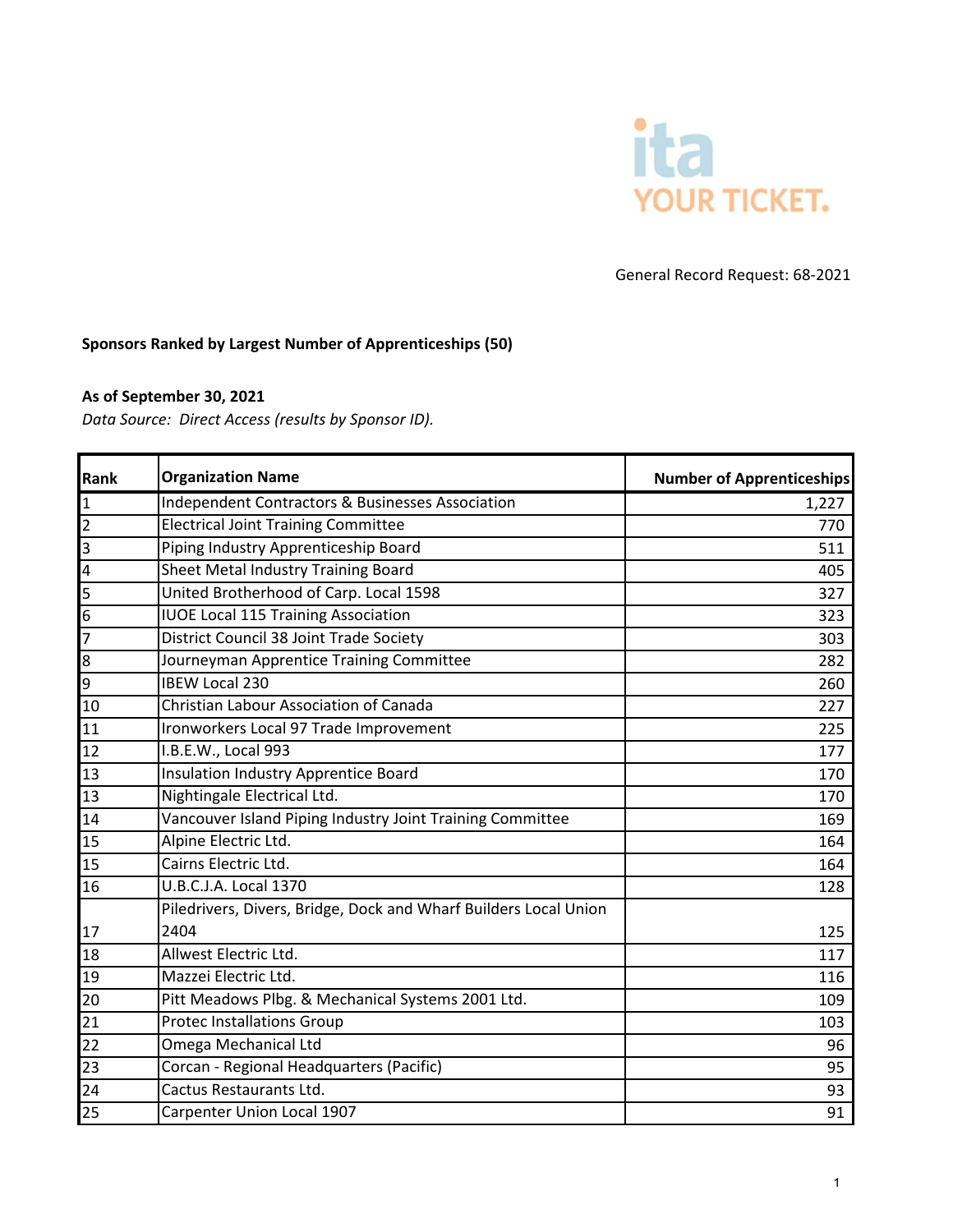| Rank | <b>Organization Name</b>                                     | <b>Number of Apprenticeships</b> |
|------|--------------------------------------------------------------|----------------------------------|
| 26   | William Kelly & Sons Plumbing (1989) Ltd                     | 90                               |
| 27   | Ocean Park Mechanical                                        | 89                               |
| 28   | CMAW Local 1995                                              | 88                               |
| 29   | <b>Kal Tire</b>                                              | 84                               |
| 29   | <b>LMS Employees' Association</b>                            | 84                               |
| 30   | Polar Electric Inc.                                          | 83                               |
| 31   | Glenco Electric Ltd.                                         | 78                               |
| 32   | <b>British Columbia Funeral Association</b>                  | 77                               |
| 33   | <b>Atrysten Plumbing &amp; Heating</b>                       | 75                               |
| 34   | Vancouver Island Sheet Metal JAC Loc 276                     | 69                               |
| 35   | Keldon Electric Ltd.                                         | 67                               |
| 35   | Lisi Mechanical Contractors Ltd.                             | 67                               |
| 35   | Seaspan ULC                                                  | 67                               |
| 35   | Strait Projects LTD.                                         | 67                               |
| 36   | CMAW Local 2300                                              | 65                               |
| 37   | Centurion Contracting Ltd.                                   | 64                               |
| 38   | Boilermakers' A.T.A.C. Lodge 359                             | 61                               |
| 39   | Kelowna Flightcraft Ltd.                                     | 59                               |
| 39   | <b>Status Electrical Corporation</b>                         | 59                               |
| 40   | Bricklayers & Allied Craftworkers Loc 2                      | 58                               |
| 41   | Joint Line Apprenticeship Training Association               | 56                               |
| 42   | Den Mar Electric Ltd.                                        | 55                               |
| 43   | B.C. Hydro                                                   | 54                               |
| 43   | CMAW Local 1346                                              | 54                               |
| 43   | Parker Johnston Ltd.                                         | 54                               |
|      | Construction Maintenance & Allied Workers Union Local 1081 & |                                  |
| 44   | 1735                                                         | 53                               |
| 45   | <b>Action Electric Ltd.</b>                                  | 52                               |
| 45   | Millwrights Union Local 2736                                 | 52                               |
| 46   | Interior Plumbing & Heating Ltd.                             | 49                               |
| 46   | Techmation Electric & Controls Ltd.                          | 49                               |
| 46   | Vancouver Island Tree Services Ltd.                          | 49                               |
| 47   | Epscan Industries Ltd.                                       | 46                               |
| 47   | Operative Plasterers' & Cement Masons'                       | 46                               |
| 48   | D.M.S. Mechanical Ltd.                                       | 45                               |
| 49   | <b>Access Trades</b>                                         | 43                               |
| 49   | AcuTruss Industries 1996 Ltd.                                | 43                               |
| 49   | Enersolv                                                     | 43                               |
| 49   | Osprey Electric LTD.                                         | 43                               |
|      | Belron Canada dba Speedy Glass, Apple Auto Glass and Broco   |                                  |
| 50   | Glass                                                        | 42                               |
| 50   | Vanguard Mechanical Ltd.                                     | 42                               |
| 50   | Victoria Shipyards Ltd.                                      | 42                               |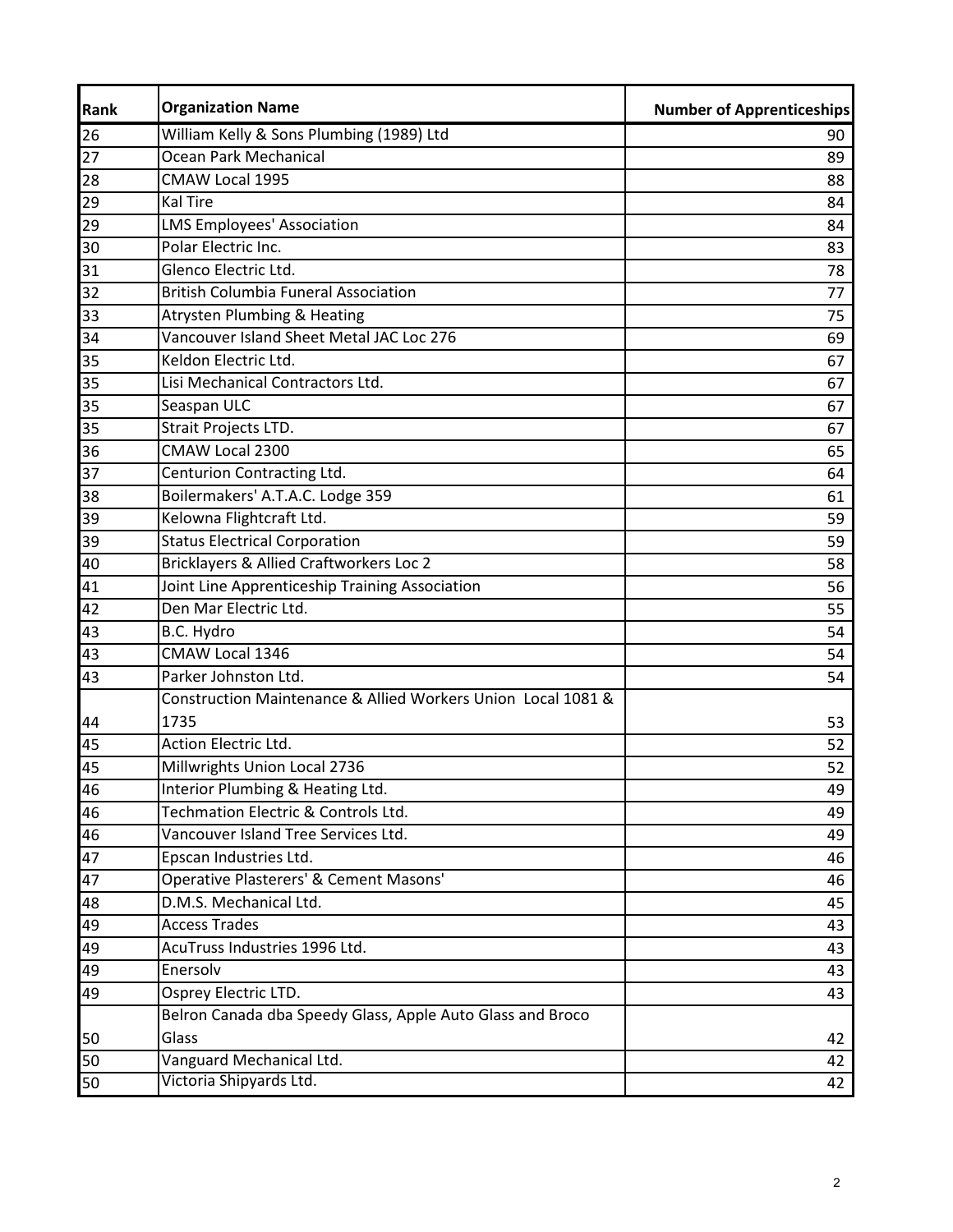# **Sponsors with over 100 Apprenticeships Ranked by Proportion of Women Apprenticeships (10)**

# **As of September 30, 2021**

*Data Source: Direct Access (results by Sponsor ID).*

| Rank                    | <b>Organization Name</b>                        | <b>Apprenticeships</b> | <b>Total Number of Number of Women</b><br><b>Apprenticeships</b> | Percentage |
|-------------------------|-------------------------------------------------|------------------------|------------------------------------------------------------------|------------|
|                         |                                                 |                        |                                                                  |            |
| $\mathbf{1}$            | I.B.E.W., Local 993                             | 177                    | 45                                                               | 25%        |
| $\overline{\mathbf{c}}$ | U.B.C.J.A. Local 1370                           | 128                    | 21                                                               | 16%        |
| $\overline{2}$          | Insulation Industry Apprentice Board            | 170                    | 27                                                               | 16%        |
| 3                       | <b>IBEW Local 230</b>                           | 260                    | 36                                                               | 14%        |
| 3                       | Vancouver Island Piping Industry Joint          | 169                    | 23                                                               | 14%        |
| $\overline{\mathbf{4}}$ | Mazzei Electric Ltd.                            | 116                    | 15                                                               | 13%        |
| $\overline{a}$          | District Council 38 Joint Trade Society         | 303                    | 38                                                               | 13%        |
| $\overline{5}$          | <b>Electrical Joint Training Committee</b>      | 770                    | 90                                                               | 12%        |
| 6                       | <b>IUOE Local 115 Training Association</b>      | 323                    | 29                                                               | 9%         |
| 7                       | United Brotherhood of Carp. Local 1598          | 327                    | 27                                                               | 8%         |
| $\overline{7}$          | Ironworkers Local 97 Trade Improvement          | 225                    | 17                                                               | 8%         |
| 8                       | Pitt Meadows Plbg. & Mechanical Systems         | 109                    | 8                                                                | 7%         |
| 9                       | Allwest Electric Ltd.                           | 117                    |                                                                  | 6%         |
| 9                       | Piledrivers, Divers, Bridge, Dock and Wharf     | 125                    |                                                                  | 6%         |
|                         | <b>Builders Local Union 2404</b>                |                        |                                                                  |            |
| 10                      | Cairns Electric Ltd.                            | 164                    | 9                                                                | 5%         |
| 10                      | <b>Independent Contractors &amp; Businesses</b> | 1227                   | 67                                                               | 5%         |
| 10                      | Piping Industry Apprenticeship Board            | 511                    | 23                                                               | 5%         |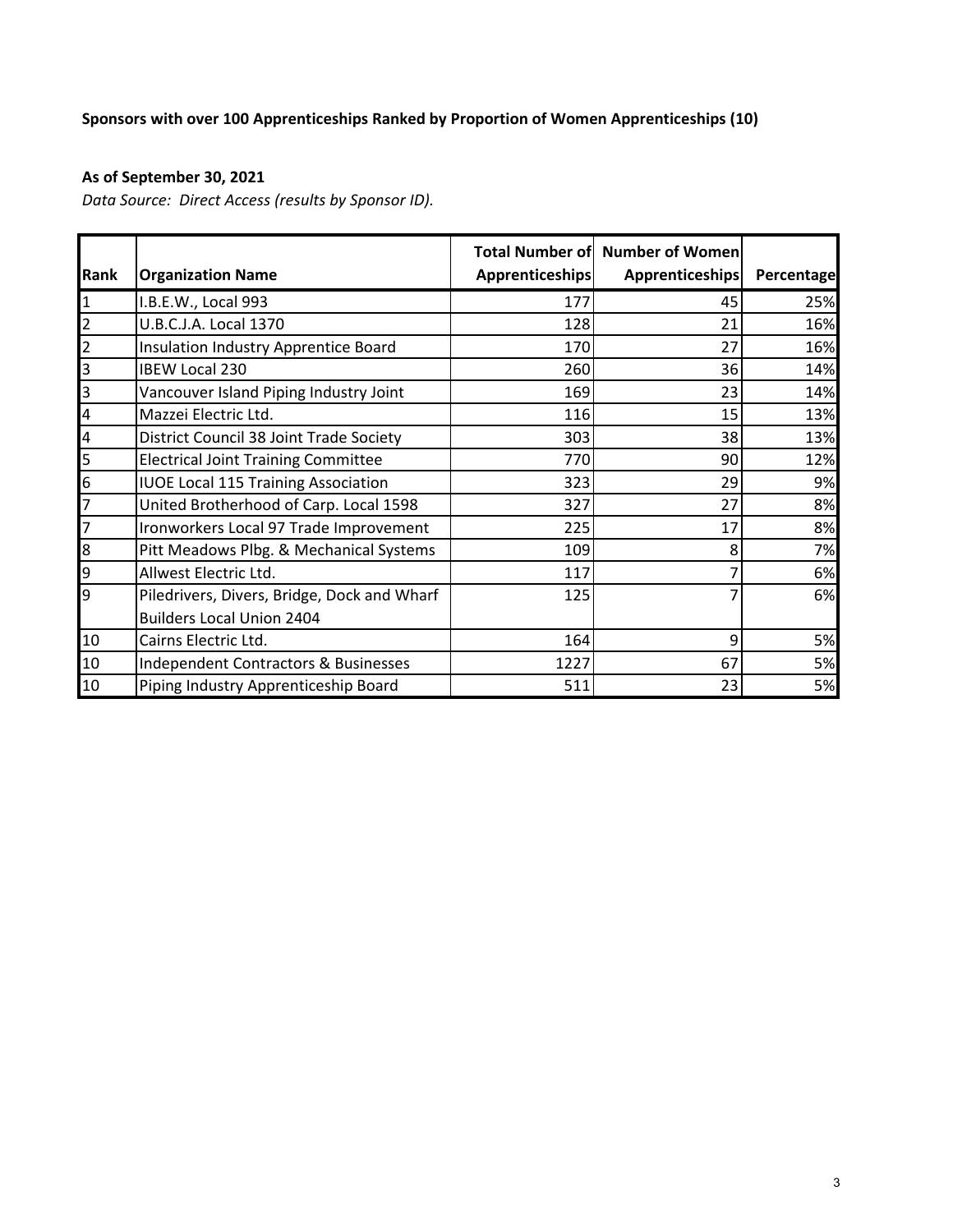### **Sponsors with 20 - 99 Apprenticeships Ranked by Proportion of Women Apprenticeships (10)**

#### **As of September 30, 2021**

*Data Source: Direct Access (results by Sponsor ID).*

| Rank           | <b>Organization Name</b>                    | <b>Total Number of</b><br><b>Apprenticeships</b> | <b>Number of Women</b><br>Apprenticeships | Percentage |
|----------------|---------------------------------------------|--------------------------------------------------|-------------------------------------------|------------|
| $\mathbf{1}$   | Suki's Salon                                | 29                                               | 27                                        | 93%        |
| $\overline{2}$ | <b>British Columbia Funeral Association</b> | 77                                               | 56                                        | 73%        |
| $\overline{3}$ | Meridian Farm Market Ltd.                   | 22                                               | 10                                        | 45%        |
| 4              | Victoria Shipyards Ltd.                     | 42                                               | 14                                        | 33%        |
| 5              | HortEducationBC (HEBC)                      | 24                                               | 6                                         | 25%        |
| 5              | Cactus Restaurants Ltd.                     | 93                                               | 23                                        | 25%        |
| 6              | Osprey Electric LTD.                        | 43                                               | 10                                        | 23%        |
| 7              | Marine Roofing Group of Companies           | 27                                               | 6                                         | 22%        |
| 8              | Ramsay Painting Ltd.                        | 28                                               | 6                                         | 21%        |
|                | Teck Coal Limited - Fording River           |                                                  |                                           |            |
| 9              | <b>Operations</b>                           | 27                                               | $\cdots$                                  | 19%        |
| 10             | Westcana Electric Inc.                      | 40                                               |                                           | 18%        |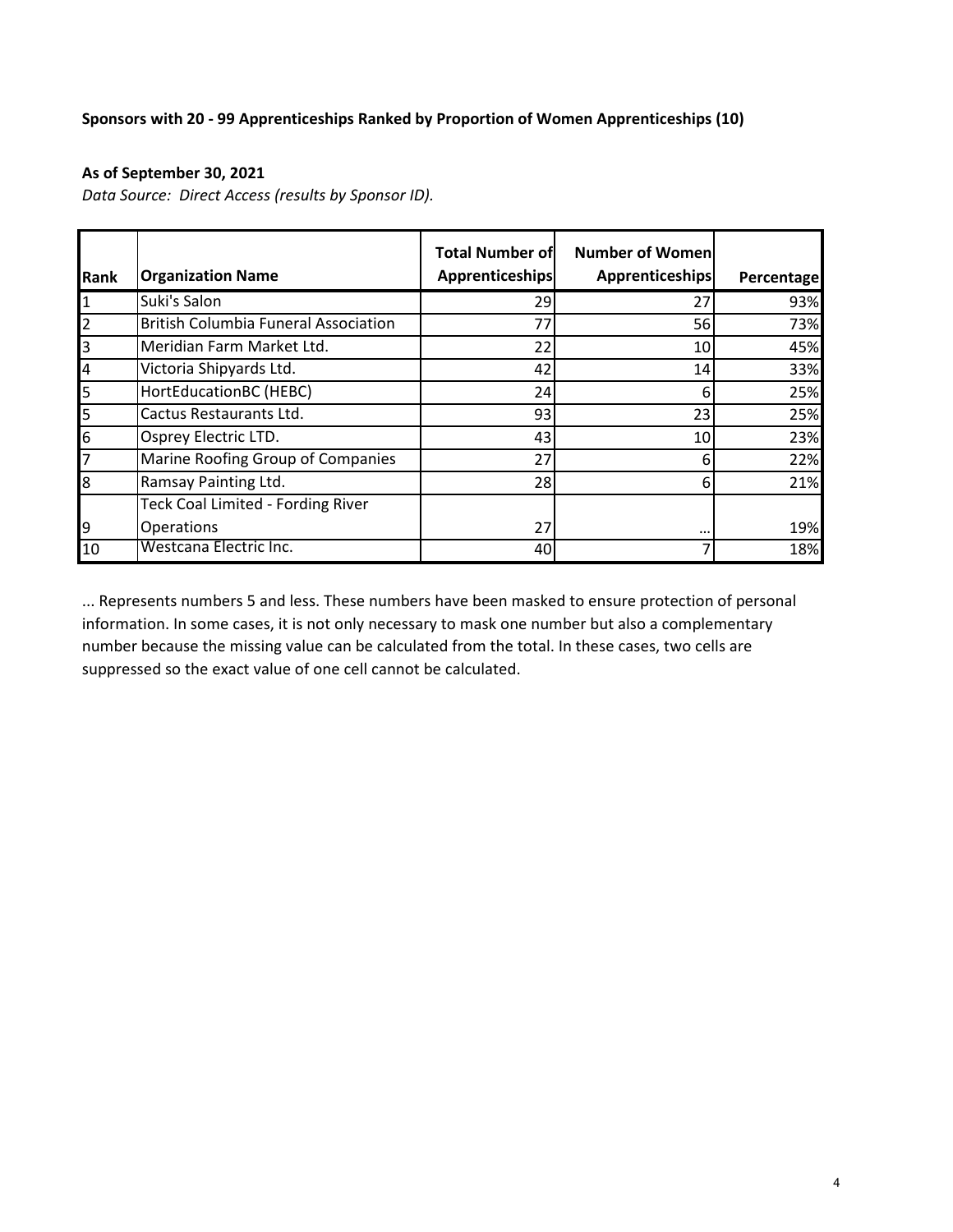## **Sponsors with over 100 Apprenticeships Ranked by Proportion of Women Apprenticeships, Under-Represented Trades**

### **As of September 30, 2021**

*Data Source: Direct Access (results by Sponsor ID).*

|                          |                                            | <b>Total Number of</b> | <b>Number of Women in</b><br>Under-Represented |     |
|--------------------------|--------------------------------------------|------------------------|------------------------------------------------|-----|
| <b>Rank</b>              | <b>Organization Name</b>                   | <b>Apprenticeships</b> | Trades Apprenticeships Percentage              |     |
| $\mathbf 1$              | I.B.E.W., Local 993                        | 177                    | 45                                             | 25% |
| $\overline{2}$           | U.B.C.J.A. Local 1370                      | 128                    | 21                                             | 16% |
| $\overline{c}$           | Insulation Industry Apprentice Board       | 170                    | 27                                             | 16% |
| 3                        | <b>IBEW Local 230</b>                      | 260                    | 36                                             | 14% |
| m                        | Vancouver Island Piping Industry Joint     | 169                    | 23                                             | 14% |
| $\overline{\mathcal{A}}$ | Mazzei Electric Ltd.                       | 116                    | 15                                             | 13% |
| $\overline{a}$           | District Council 38 Joint Trade Society    | 303                    | 38                                             | 13% |
| 5                        | <b>Electrical Joint Training Committee</b> | 770                    | 90                                             | 12% |
| $6\overline{6}$          | <b>IUOE Local 115 Training Association</b> | 323                    | 28                                             | 9%  |
| 7                        | United Brotherhood of Carp. Local          | 327                    | 27                                             | 8%  |
| $\overline{7}$           | Ironworkers Local 97 Trade                 | 225                    | 17                                             | 8%  |
| 8                        | Pitt Meadows Plbg. & Mechanical            | 109                    | 8                                              | 7%  |
| 9                        | Allwest Electric Ltd.                      | 117                    |                                                | 6%  |
| 9                        | Piledrivers, Divers, Bridge, Dock and      | 125                    |                                                | 6%  |
| 10                       | Cairns Electric Ltd.                       | 164                    | 9                                              | 5%  |
| 10                       | Independent Contractors &                  | 1227                   | 66                                             | 5%  |
| 10                       | Piping Industry Apprenticeship Board       | 511                    | 23                                             | 5%  |

**Note:** As of July 31, 2020 under-represented trades exclude any trade where 25% or more of the population are women. For 2019/20 and previous years, only the following Red Seal trades were excluded: Baker, Cook, Hairstylist, and Landscape Horticulturist.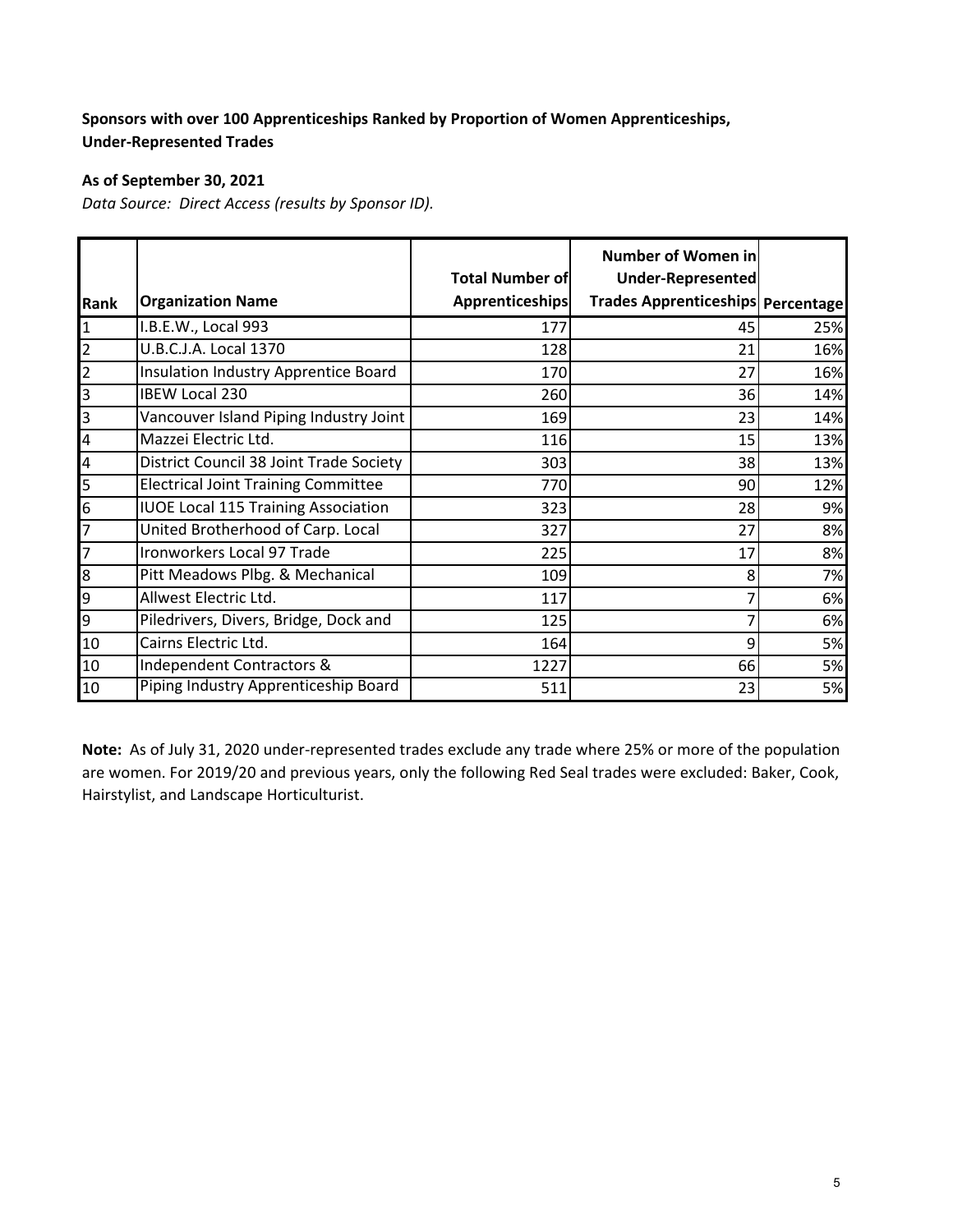## **Sponsors with 20 - 99 Apprenticeships Ranked by Proportion of Women Apprenticeships, Under-Represented Trades**

### **As of September 30, 2021**

*Data Source: Direct Access (results by Sponsor ID).*

|                         |                                          | <b>Total Number of</b> | <b>Number of Women in</b><br><b>Under-Represented</b> |            |
|-------------------------|------------------------------------------|------------------------|-------------------------------------------------------|------------|
| Rank                    | <b>Organization Name</b>                 | Apprenticeships        | <b>Trades Apprenticeships</b>                         | Percentage |
| $\mathbf{1}$            | Victoria Shipyards Ltd.                  | 42                     | 14                                                    | 33%        |
| $\overline{\mathbf{c}}$ | Osprey Electric LTD.                     | 43                     | 10                                                    | 23%        |
| $\overline{3}$          | Marine Roofing Group of Companies        | 27                     | 6                                                     | 22%        |
| 4                       | Ramsay Painting Ltd.                     | 28                     | 6                                                     | 21%        |
| 5                       | Westcana Electric Inc.                   | 40                     | 7                                                     | 18%        |
| 6                       | <b>Amped Electrical Contracting</b>      | 36                     | 6                                                     | 17%        |
|                         | Belron Canada dba Speedy Glass, Apple    |                        |                                                       |            |
| 6                       | <b>Auto Glass and Broco Glass</b>        | 42                     |                                                       | 17%        |
| $\overline{7}$          | Carpenter Union Local 1907               | 91                     | 15                                                    | 16%        |
| $\overline{z}$          | AcuTruss Industries 1996 Ltd.            | 43                     | 7                                                     | 16%        |
| 7                       | Cascade Aerospace Inc                    | 31                     | $\cdots$                                              | 16%        |
| 8                       | <b>Aurora Electric Inc</b>               | 20                     | $\cdots$                                              | 15%        |
| 8                       | Rapid Auto Glass Ltd.                    | 20                     | $\ddotsc$                                             | 15%        |
| 8                       | Strait Projects LTD.                     | 67                     | 10                                                    | 15%        |
| 8                       | Seaspan ULC                              | 67                     | 10                                                    | 15%        |
|                         | <b>Teck Coal Limited - Fording River</b> |                        |                                                       |            |
| 8                       | Operations                               | 27                     | $\ddotsc$                                             | 15%        |
| 8                       | Northern Legendary Construction Ltd      | 27                     | $\cdot$ .                                             | 15%        |
| 8                       | Boilermakers' A.T.A.C. Lodge 359         | 61                     | 9                                                     | 15%        |
| 9                       | Flynn Canada Ltd                         | 22                     | $\cdot$ .                                             | 14%        |
| 10                      | Den Mar Electric Ltd.                    | 55                     | 7                                                     | 13%        |

**Note:** As of July 31, 2020 under-represented trades exclude any trade where 25% or more of the population are women. For 2019/20 and previous years, only the following Red Seal trades were excluded: Baker, Cook, Hairstylist, and Landscape Horticulturist.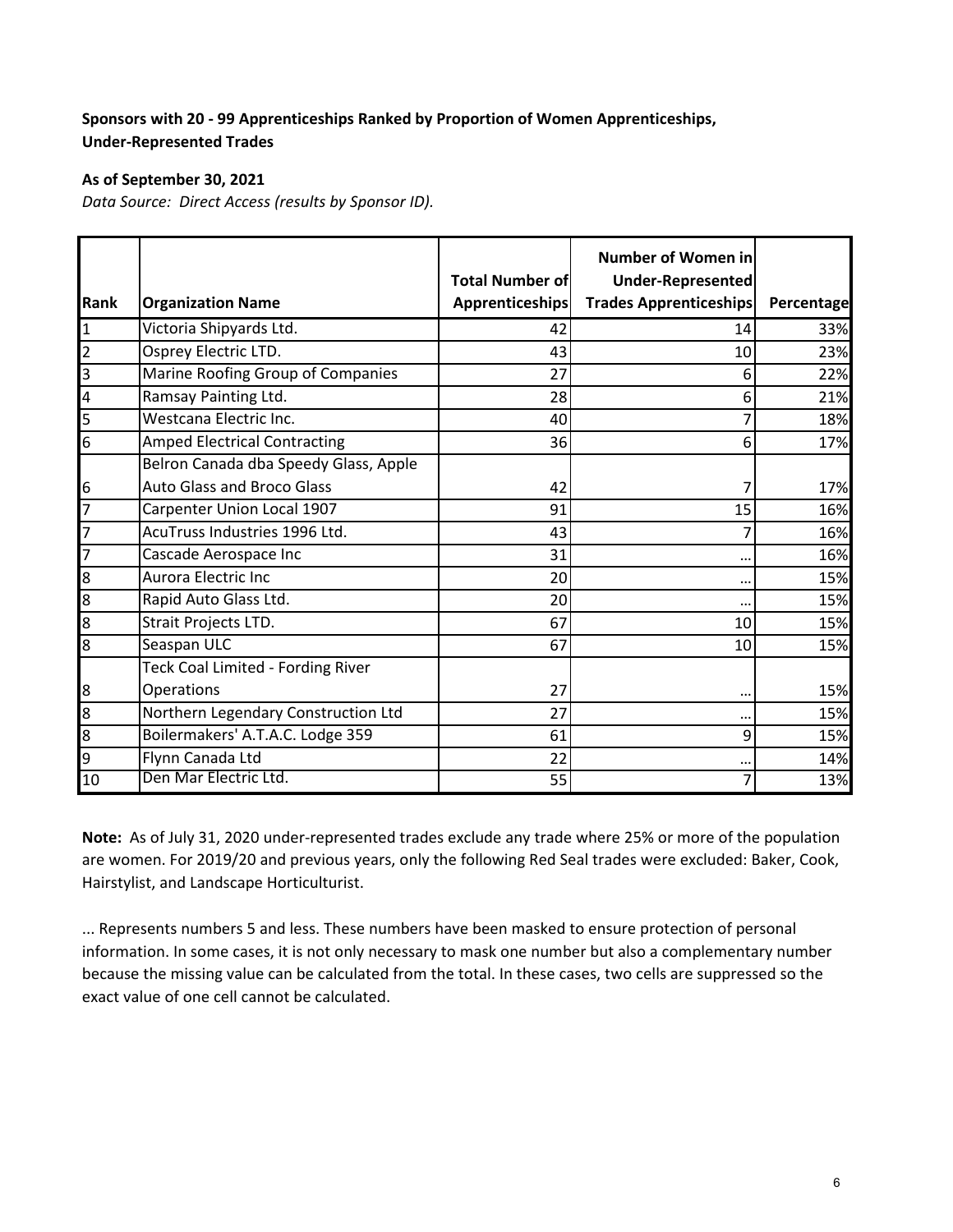### **Sponsors with over 100 Apprenticeships Ranked by Proportion of Indigenous Apprenticeships (10)**

#### **As of September 30, 2021**

*Data Source: Direct Access (results by Sponsor ID).*

|                         |                                               |                        | Total Number of Number of Indigenous |            |
|-------------------------|-----------------------------------------------|------------------------|--------------------------------------|------------|
| Rank                    | <b>Organization Name</b>                      | <b>Apprenticeships</b> | <b>Apprenticeships</b>               | Percentage |
| $\mathbf{1}$            | U.B.C.J.A. Local 1370                         | 128                    | 37                                   | 29%        |
| $\overline{2}$          | Ironworkers Local 97 Trade Improvement        | 225                    | 41                                   | 18%        |
| 3                       | I.B.E.W., Local 993                           | 177                    | 28                                   | 16%        |
| $\overline{\mathbf{4}}$ | <b>IUOE Local 115 Training Association</b>    | 323                    | 43                                   | 13%        |
| 5                       | District Council 38 Joint Trade Society       | 303                    | 37                                   | 12%        |
|                         | Pitt Meadows Plbg. & Mechanical Systems       |                        |                                      |            |
| 6                       | 2001 Ltd.                                     | 109                    | 10                                   | 9%         |
| 6                       | <b>Christian Labour Association of Canada</b> | 227                    | 20                                   | 9%         |
|                         | Piledrivers, Divers, Bridge, Dock and Wharf   |                        |                                      |            |
| 6                       | <b>Builders Local Union 2404</b>              | 125                    | 11                                   | 9%         |
| $6\overline{6}$         | Piping Industry Apprenticeship Board          | 511                    | 44                                   | 9%         |
| 6                       | <b>Electrical Joint Training Committee</b>    | 770                    | 66                                   | 9%         |
| $6\overline{6}$         | United Brotherhood of Carp. Local 1598        | 327                    | 28                                   | 9%         |
| 7                       | <b>IBEW Local 230</b>                         | 260                    | 21                                   | 8%         |
| 8                       | Mazzei Electric Ltd.                          | 116                    | 8                                    | 7%         |
| 9                       | Sheet Metal Industry Training Board           | 405                    | 25                                   | 6%         |
| 9                       | Insulation Industry Apprentice Board          | 170                    | 10                                   | 6%         |
|                         | Independent Contractors & Businesses          |                        |                                      |            |
| 10                      | Association                                   | 1227                   | 60                                   | 5%         |
| 10                      | <b>Protec Installations Group</b>             | 103                    | $\ddotsc$                            | 5%         |
|                         | Vancouver Island Piping Industry Joint        |                        |                                      |            |
| 10                      | <b>Training Committee</b>                     | 169                    | 8                                    | 5%         |